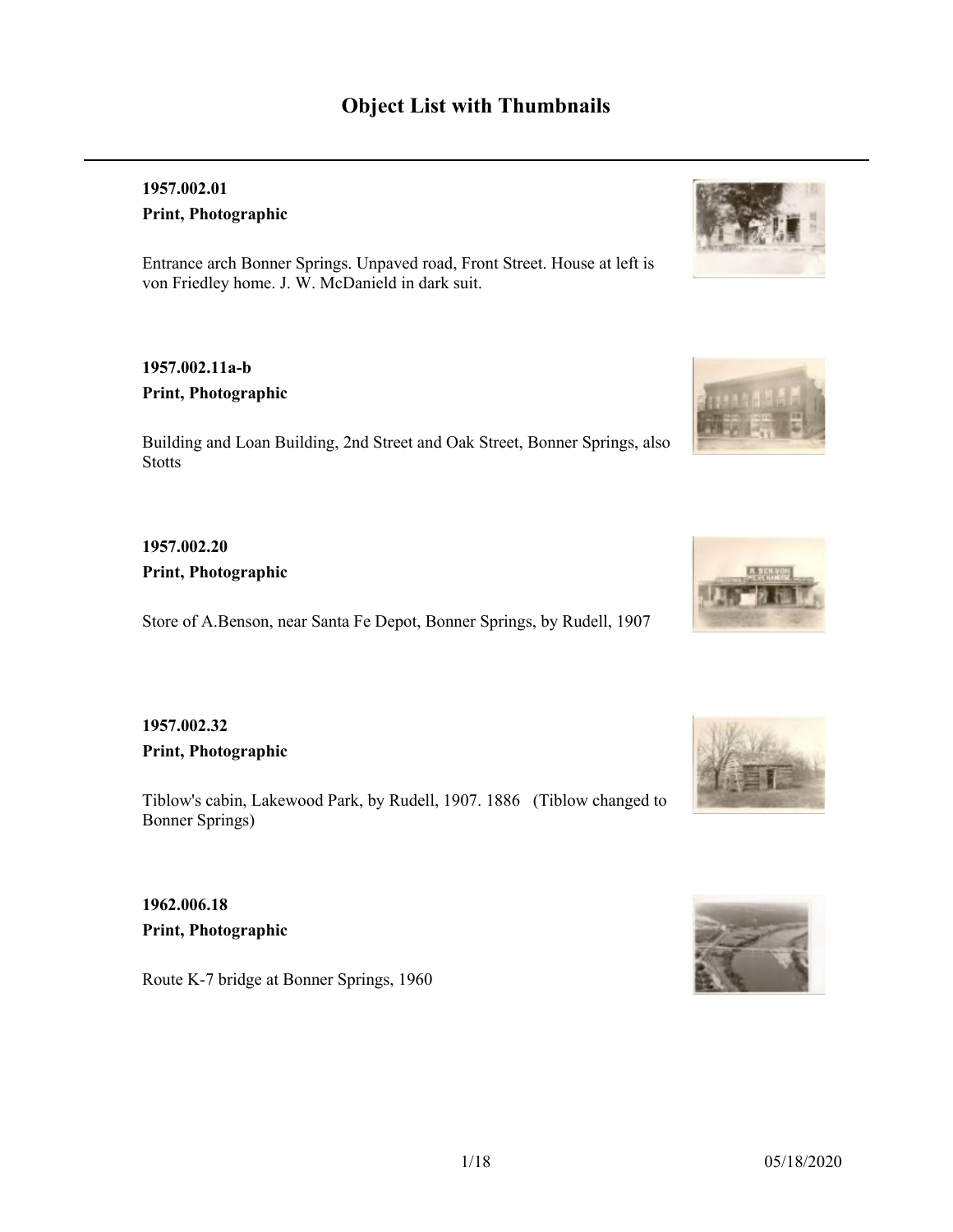## **1962.006.19 Print, Photographic**

Route K-7 bridge at Bonner Springs, under construction

# **1965.024.15 Print, Photographic**

Wyandotte County Park, Bonner Springs, KS, shelter s.e. of museum

### **1965.024.16 Print, Photographic**

Wyandotte County Park, Bonner Springs, shelter s.e. of museum under construction

# **1965.032.25**

### **Print, Photographic**

Pageant of Progress parade, KCK June 1934, sponsored by Women's Chamber of Commerce, all photos by Don Ballou-Tiblow Cabin, Bonner Springs

### **1966.035.22 Print, Photographic**

Loyal Womens Bible Class, Christian Church, Bonner Springs, KS, front row left, 1.Mrs. King, 2. Mrs. David Enid, 3. Mrs. Langston, 4. Mrs. Burnham, 6. Mrs. Kuhn, 7. Mrs. Geo. Pigg, 8. Mrs. Kirby, 9. Mrs. Wm. Grebe & baby, 10. Mrs. Sophrona Hulburd-Teacher, 12, Mrs. Foote, 13. Mrs. Flora Parker, 14. Mrs. Mitchell--back row-2. Mattie Shaw, 4. Mrs. Tyler, 6. Mrs. Meade De Maranville, 7. Mrs. Robert Henry, 8. Mrs. Rose Plotner, 9. Mrs. Faskett(?)









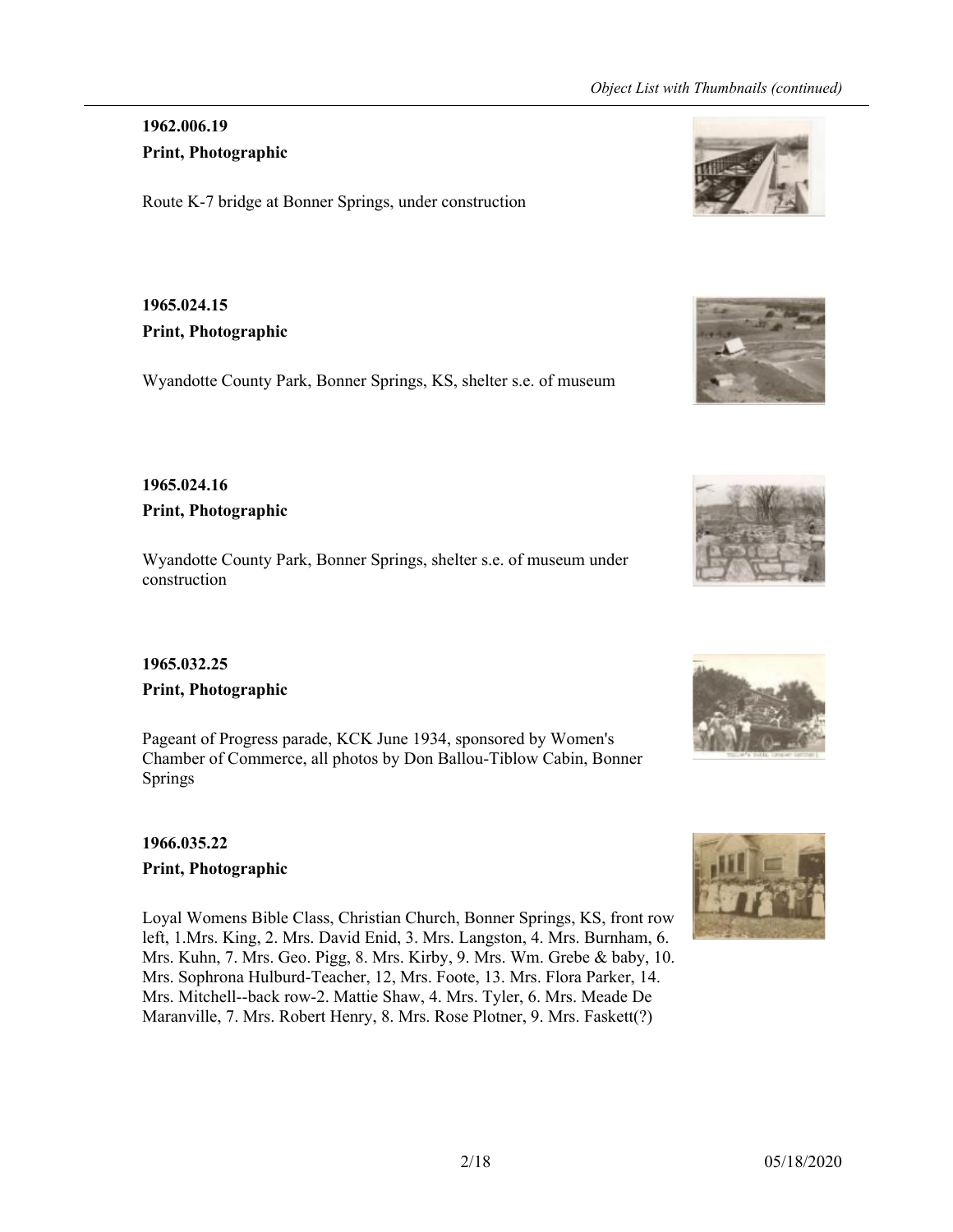# **1968.009.13**

# **Print, Photographic**

Rev. James Michael Father of Christian Churches at Edwardsville and Bonner Springs

# **1968.050.04a Print, Photographic**

Bonner Springs, 1951 flood

**1968.050.04b Print, Photographic**

Bonner Springs, 1951 flood

**1968.050.04c Print, Photographic**

Bonner Springs, 1951 flood

**1968.050.04d Print, Photographic**

Bonner Springs, 1951 flood









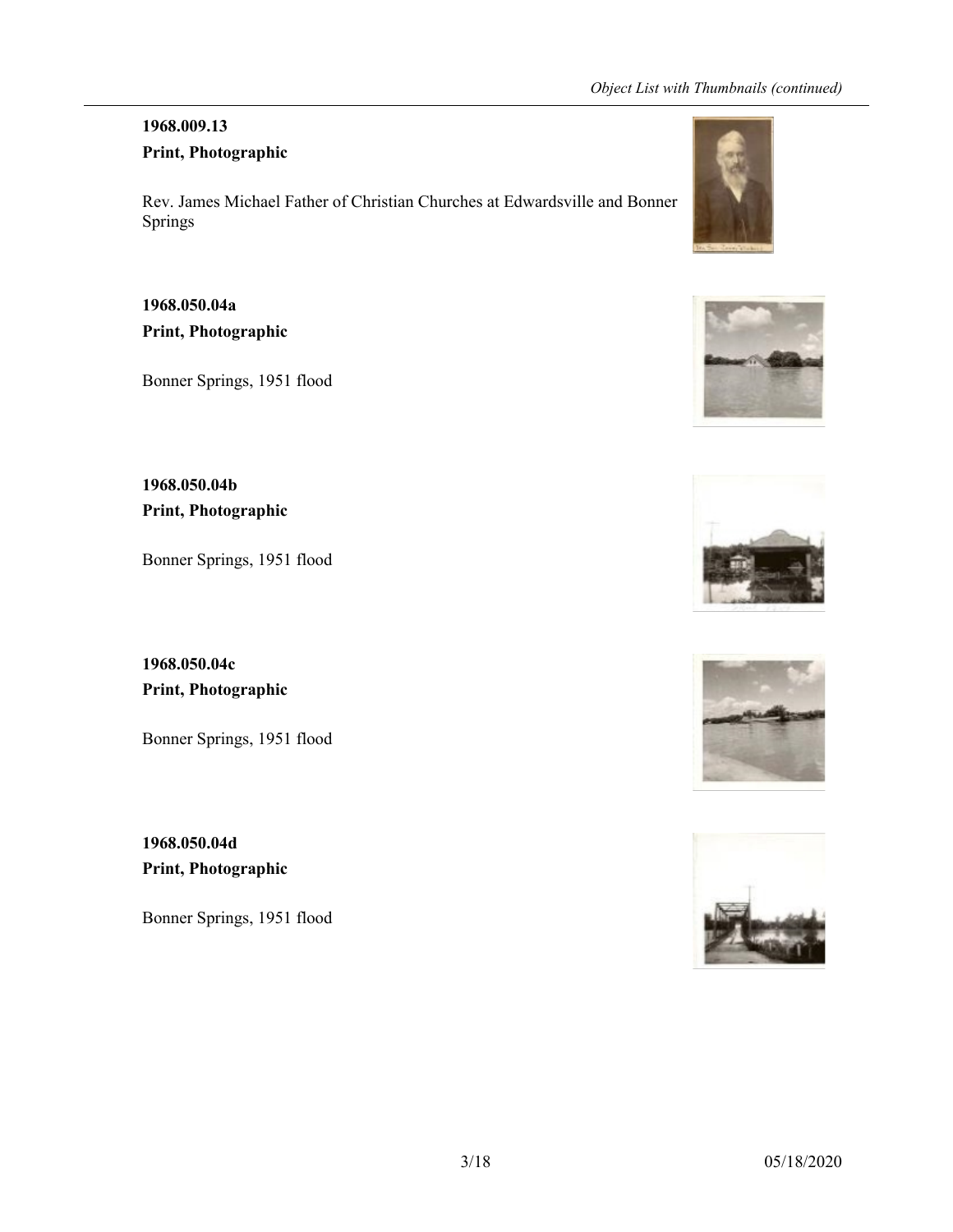# **1968.050.04e Print, Photographic**

Bonner Springs, 1951 flood

**1968.050.04f Print, Photographic**

Bonner Springs, 1951 flood

**1968.050.04g Print, Photographic**

Bonner Springs, 1951 flood

**1968.050.04h Print, Photographic**

Bonner Springs, 1951 flood

**1968.050.04i Print, Photographic**

Bonner Springs, 1951 flood









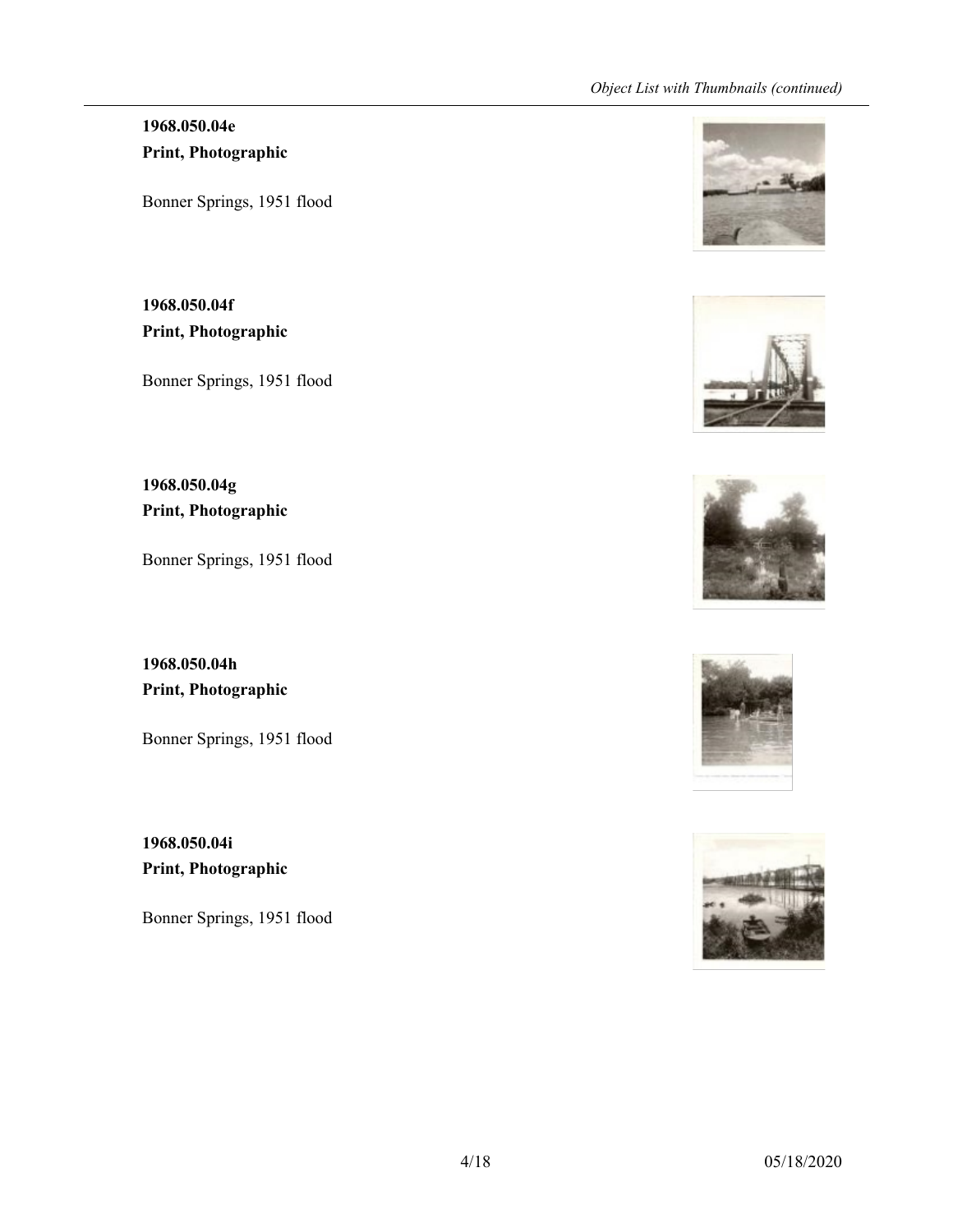# **1968.050.04j Print, Photographic**

Bonner Springs, 1951 flood

**1968.050.04k Print, Photographic**

Bonner Springs, 1951 flood

**1968.050.04l Print, Photographic**

Bonner Springs, 1951 flood

**1968.050.04m Print, Photographic**

Bonner Springs, 1951 flood

**1968.050.04n Print, Photographic**

Bonner Springs, 1951 flood









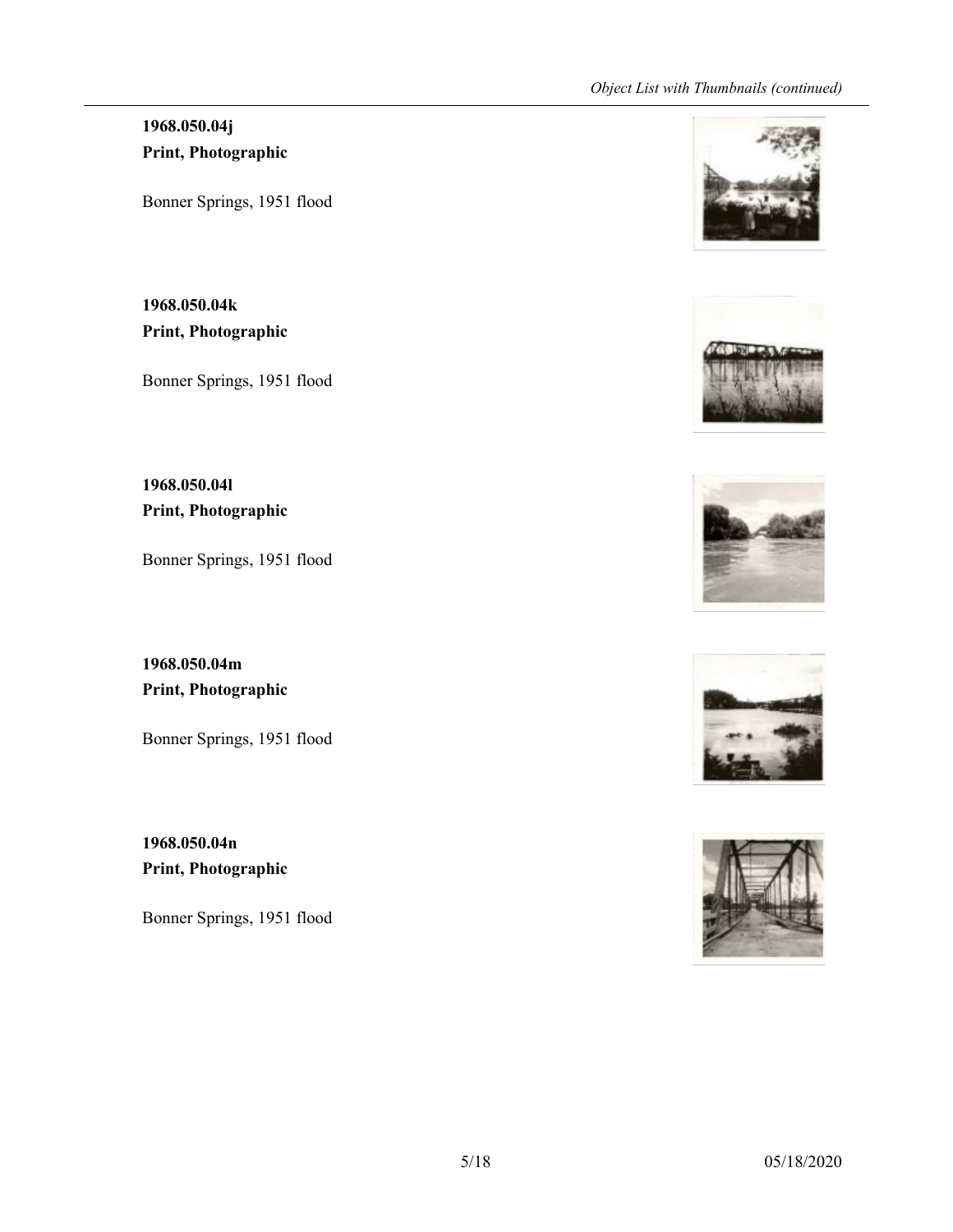**1968.050.04o Print, Photographic**

Bonner Springs, 1951 flood

**1968.179.11 Print, Photographic**

Bonner Springs Sanitarium

#### **1969.039.02**

**Tintype**

1881-1881 (1881 -1881)

Store on Front Street in Bonner Springs. 1881. Store sign reads, McDaniel and Walker Drugs- Dry Goods and Groceries. 3 adults and 6 children in picture.

**1971.008.21 Print, Photographic**

Dr. L. E. Lee, Bonner Springs, c. 1915

**1971.019.05 Print, Photographic**

Methodist Sunday School Class, Bonner Springs, c. 1910









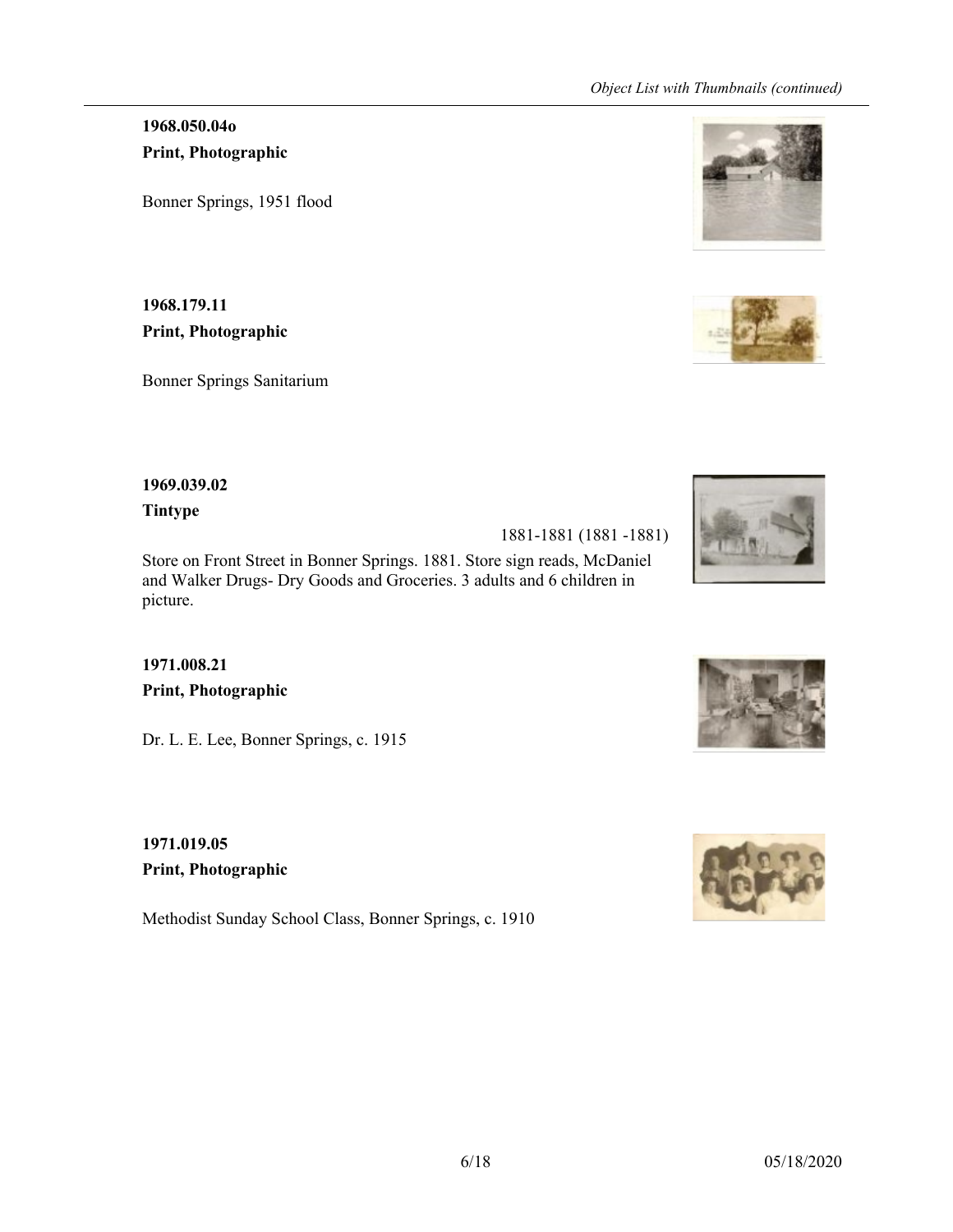## **1971.019.07 Print, Photographic**

Edward Ryan, Dentist, Bonner Springs, c. 1914

**1971.019.08 Print, Photographic**

Aerial view Lake Forest, Bonner Springs

**1971.019.09 Print, Photographic**

Group at 314 West 2nd, Bonner Springs, c. 1915

**1971.019.10 Print, Photographic**

Alvah Kirby house, 328 West 2nd, Bonner Springs, c. 1920

**1971.019.14 Print, Photographic**

J.D. Waters cottage, 211 Elm, Bonner Springs









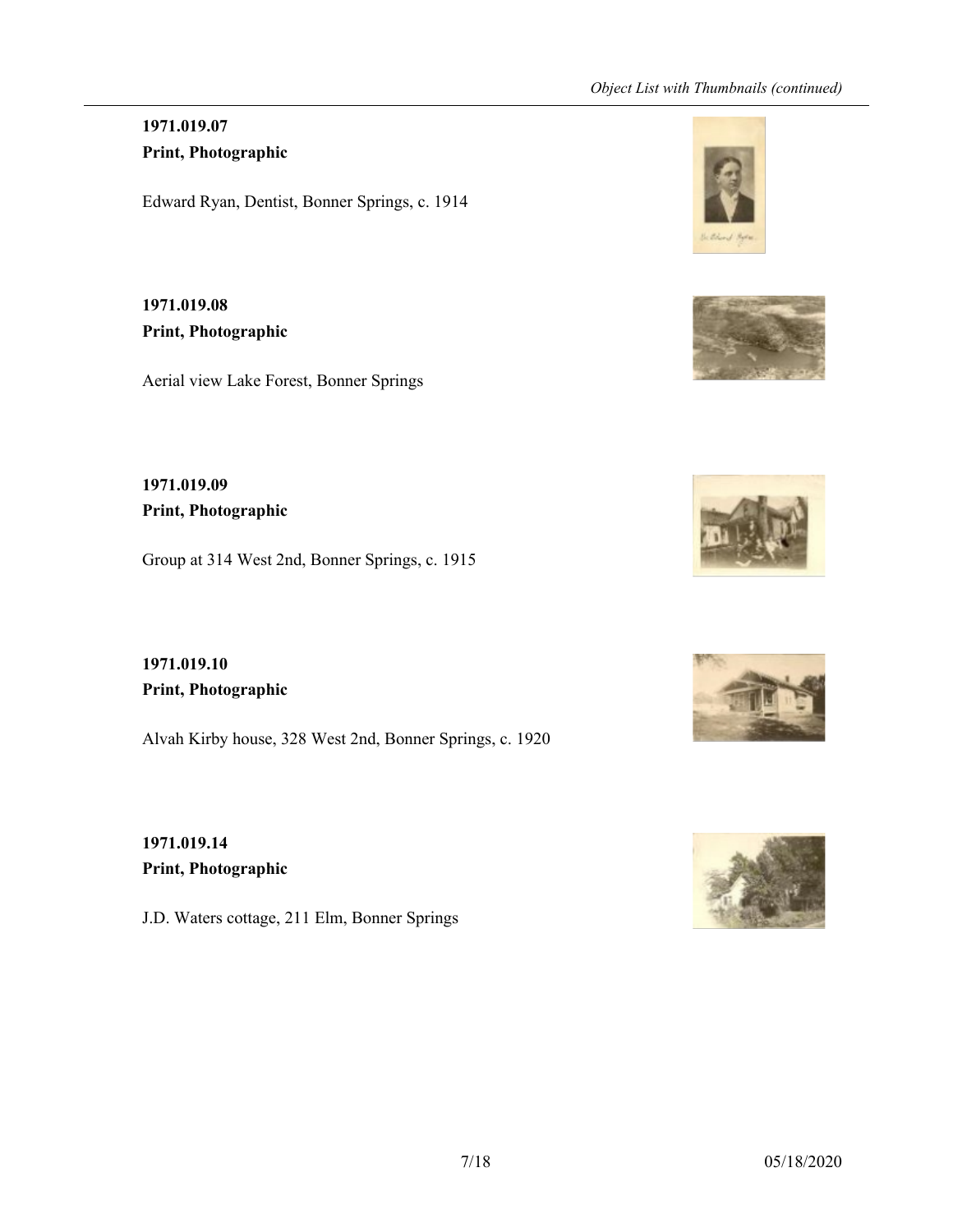## **1972.120.01c Print, Photographic**

2 scenes of the Kaw River at Bonner Springs

**1978.026.01 Print, Photographic**

Santa Fe bridge at Bonner Springs, 1903 flood

**1979.014.11 Print, Photographic**

Bonner Springs High School play cast, 1904

**1979.014.12 Print, Photographic**

Bonner Springs High School play cast, 1905

**1979.014.13b Print, Photographic**

Bonner Springs High School class of 1904









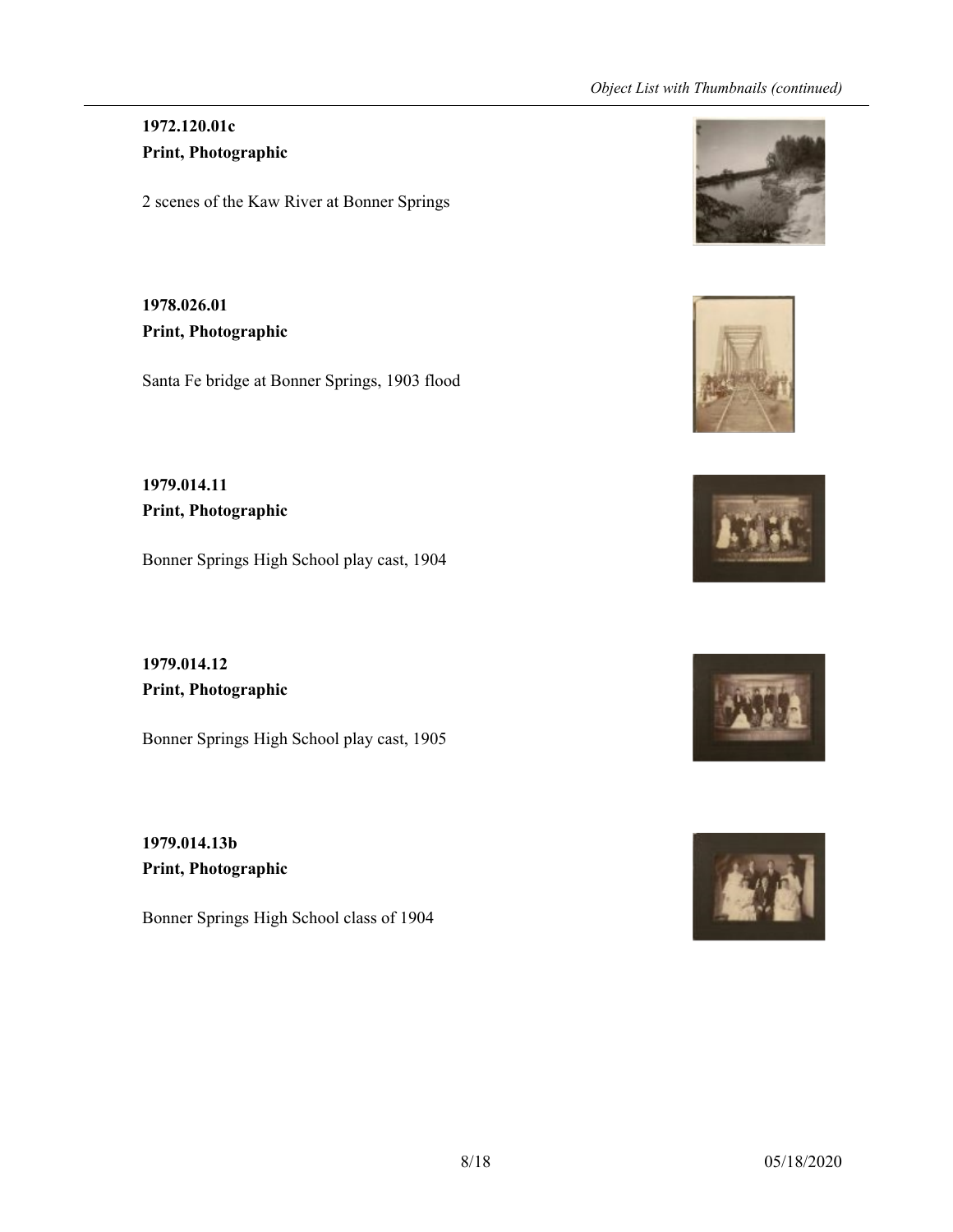### **1982.002.01b Print, Photographic**

Bonner Springs High School Class Photo

**1982.002.01c Negative**

Bonner Springs High School students, c. 1911

**1982.005.24 Print, Photographic**

Kaw River bridge, Bonner Springs

**1982.005.538 Print, Photographic**

Bonner Springs bridge, 1935 flood

**1982.005.1110 Print, Photographic**

Potato planting, Bonner Springs









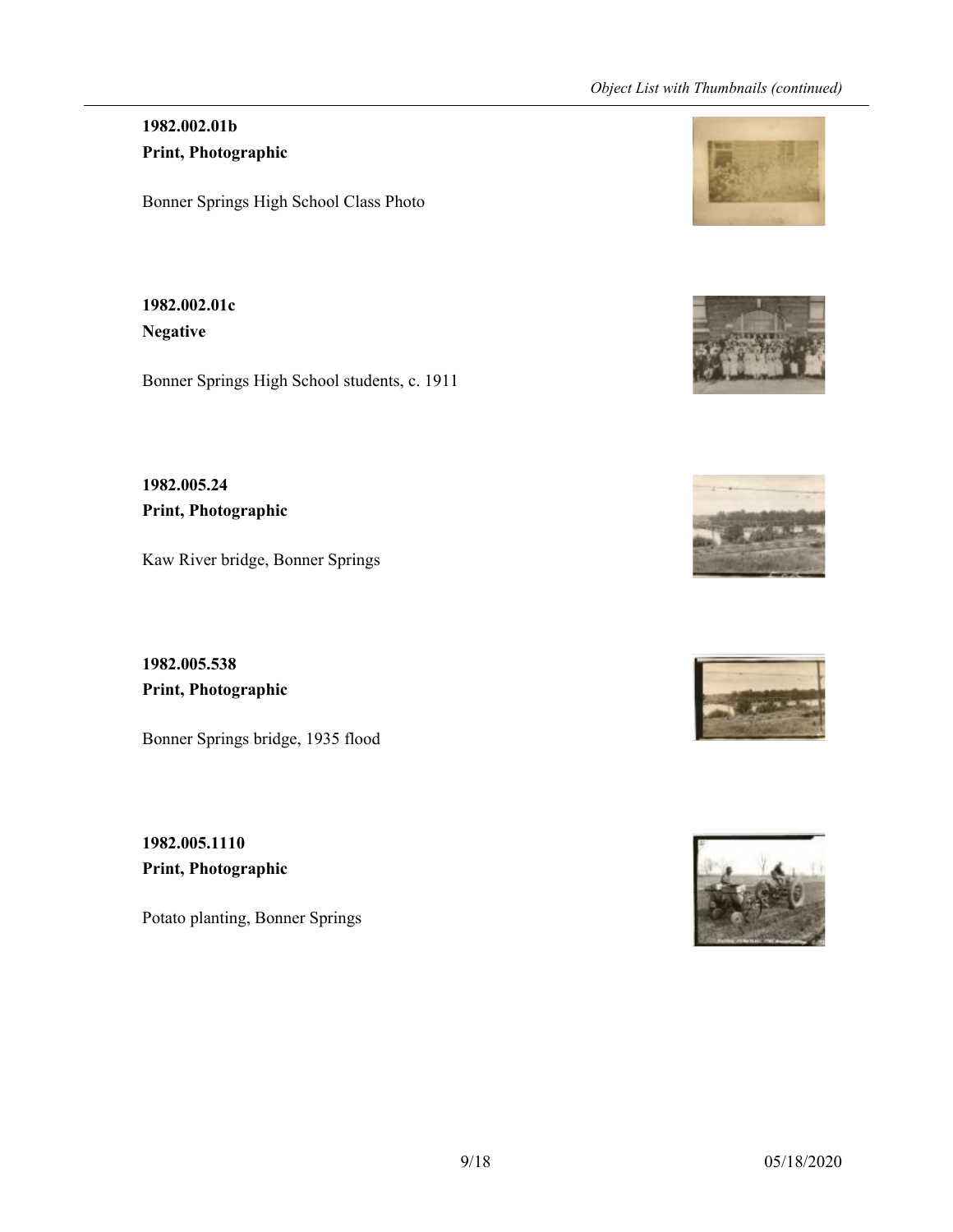## **1985.020.02 Print, Photographic**

Cement Plant, 1907, Bonner Springs

**1985.020.05 Print, Photographic**

Starting of Cement Plant, 1907, Bonner Springs

**1985.020.06 Print, Photographic**

Lumber Yard, Bonner Springs

**1985.020.08 Print, Photographic**

Dr. Chandler's home, 1907, Bonner Springs

**1985.020.10 Print, Photographic**

Nixon's old home site, 1907, Bonner Springs









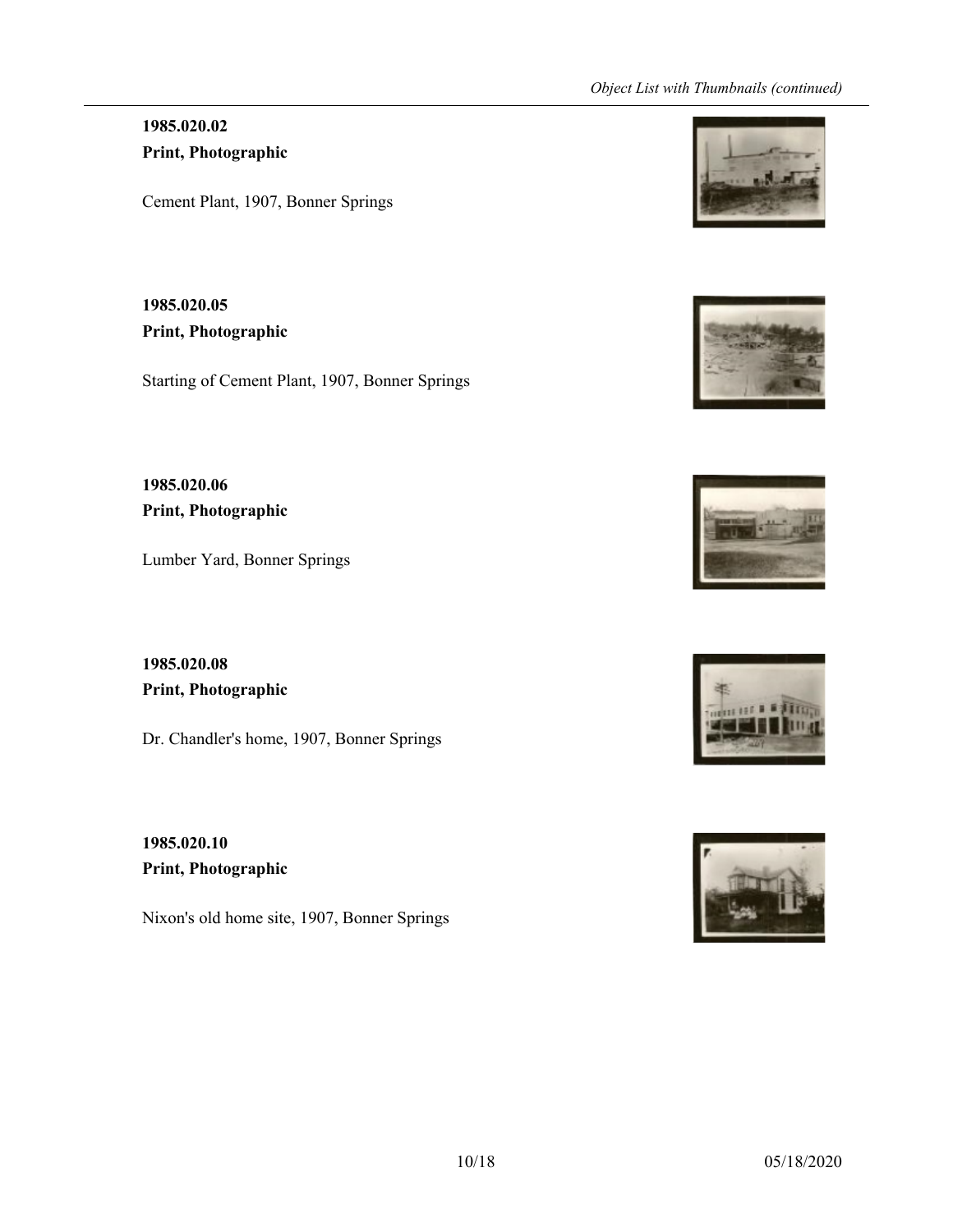# **1985.020.11 Print, Photographic**

Watson Drug Store, 1907, Bonner Springs

**1986.054.02 Print, Photographic**

McFarland Motor Company card

**1986.054.03 Print, Photographic**

O.S. Lamb home

**1986.054.04 Print, Photographic**

Street Car barn

**1986.054.05 Print, Photographic**

Porter Fenton home









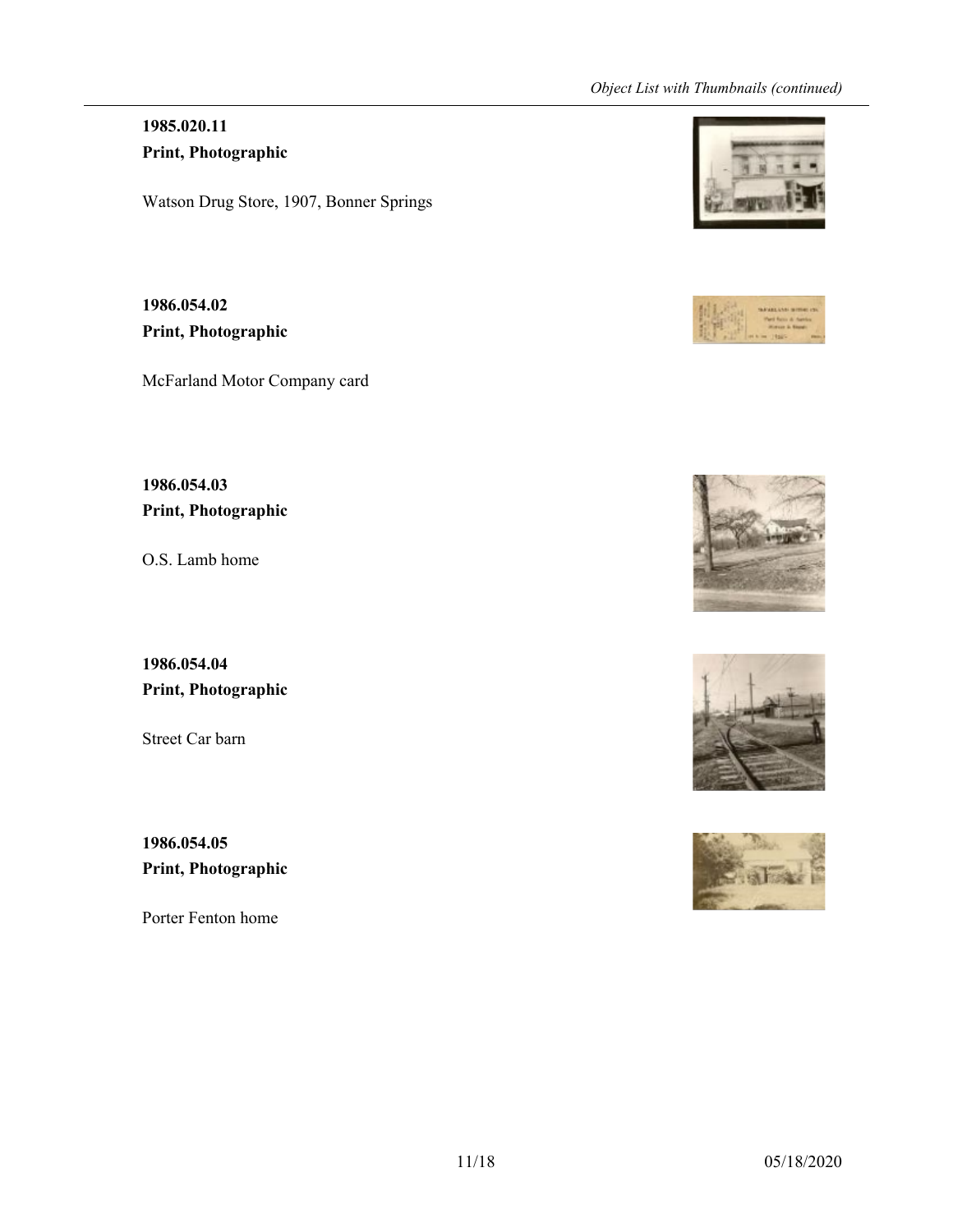# **1986.054.06 Print, Photographic**

Porter Fenton home

**1986.054.07 Print, Photographic**

Porter Fenton home

**1986.054.10 Print, Photographic**

Telephone Office

**1986.054.11 Print, Photographic**

Methodist Church

**1986.054.12 Print, Photographic**

Class of 1938, 25th reunion









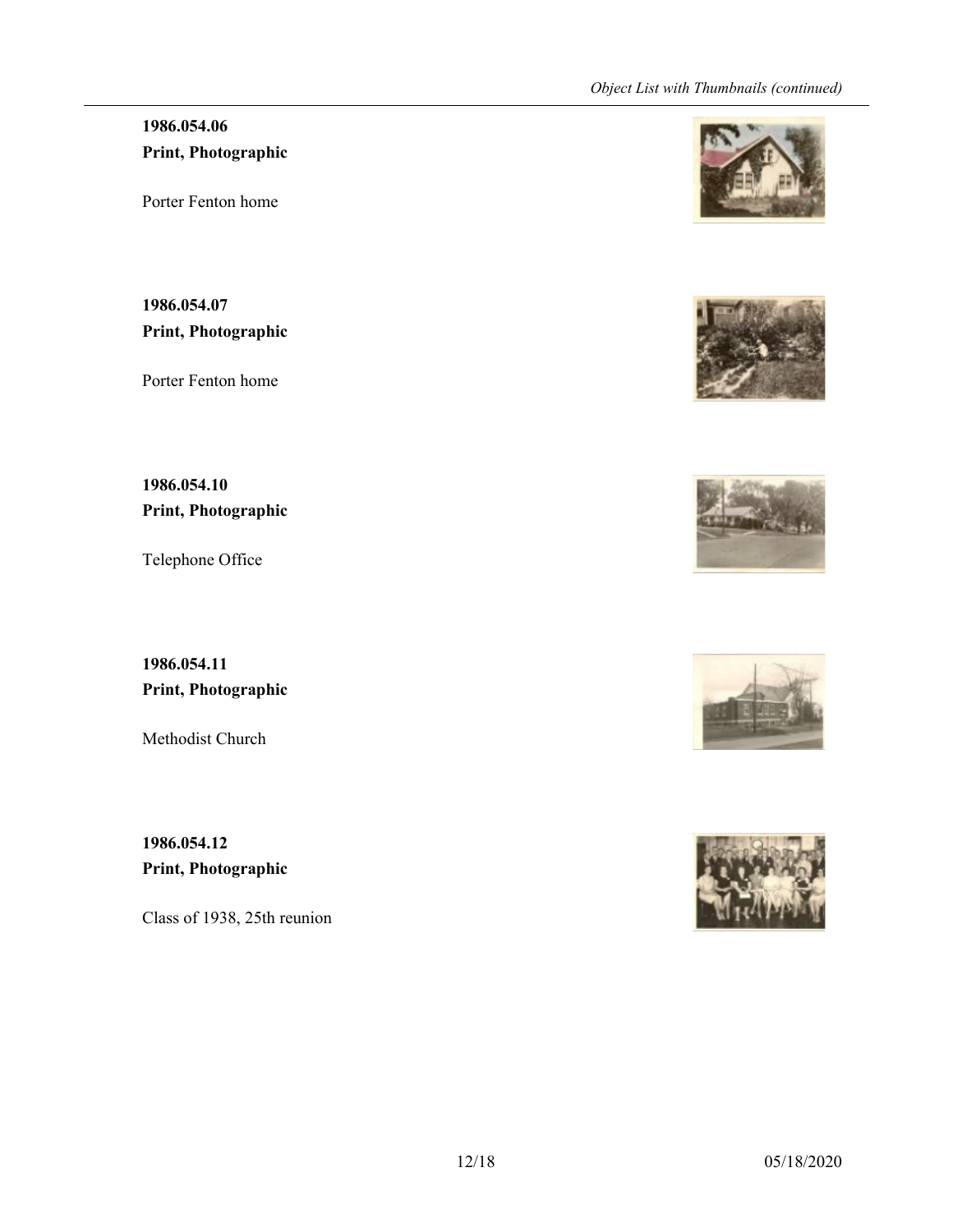# **1986.054.13 Print, Photographic**

High School

**1986.054.14 Print, Photographic**

City Council meeting

**1986.054.15 Print, Photographic**

Group at Lake of the Forest

**1986.055.01 Print, Photographic**

Santa Fe railroad bridge

**1986.055.02 Print, Photographic**

Landscape









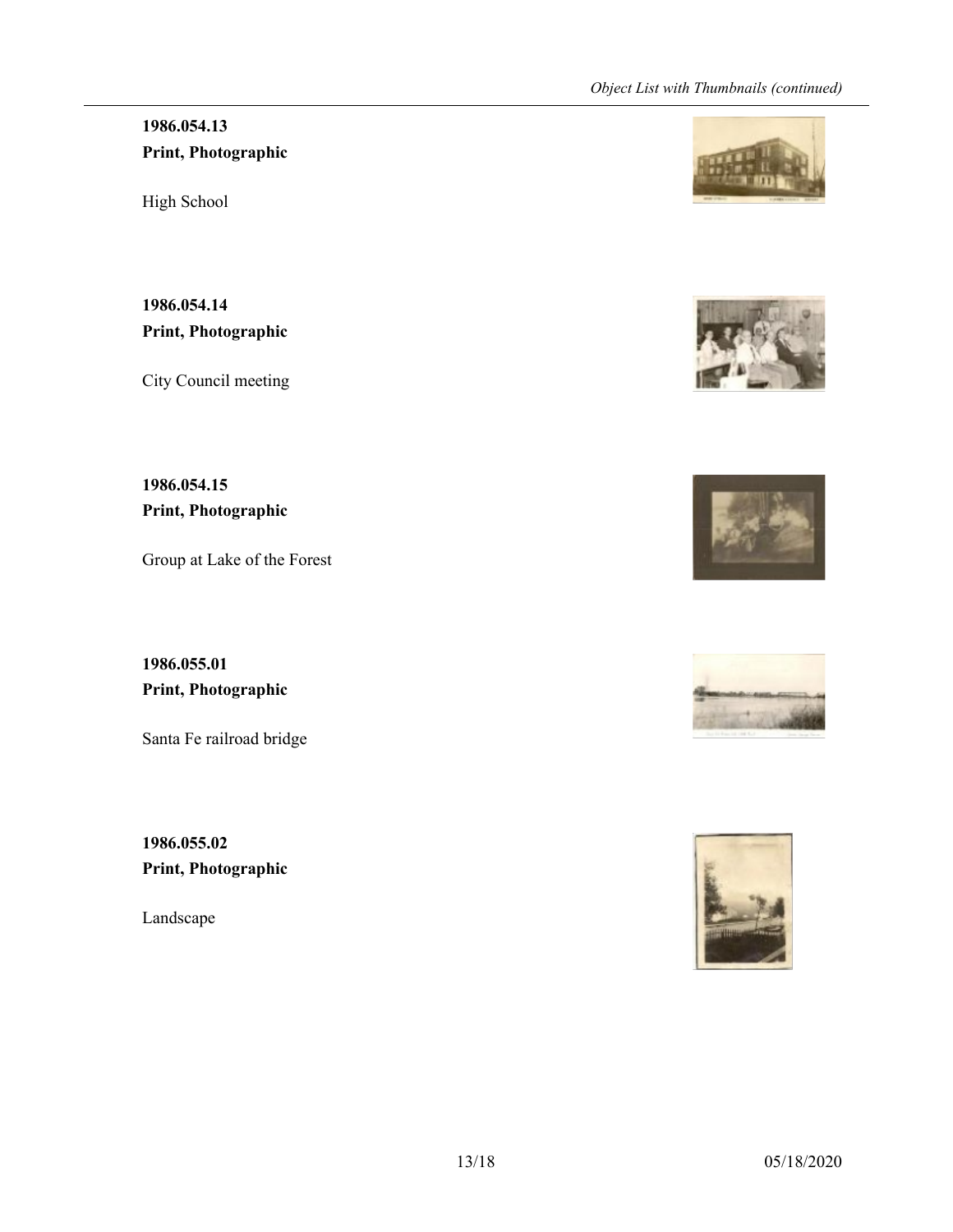# **1986.055.03 Print, Photographic**

1951 Flood

**1986.055.04 Print, Photographic**

Train wreckage

**1986.055.05 Print, Photographic**

Bridge in water

**1986.055.06 Print, Photographic**

Landscape

**1986.055.07 Print, Photographic**

Kansas Highway 132









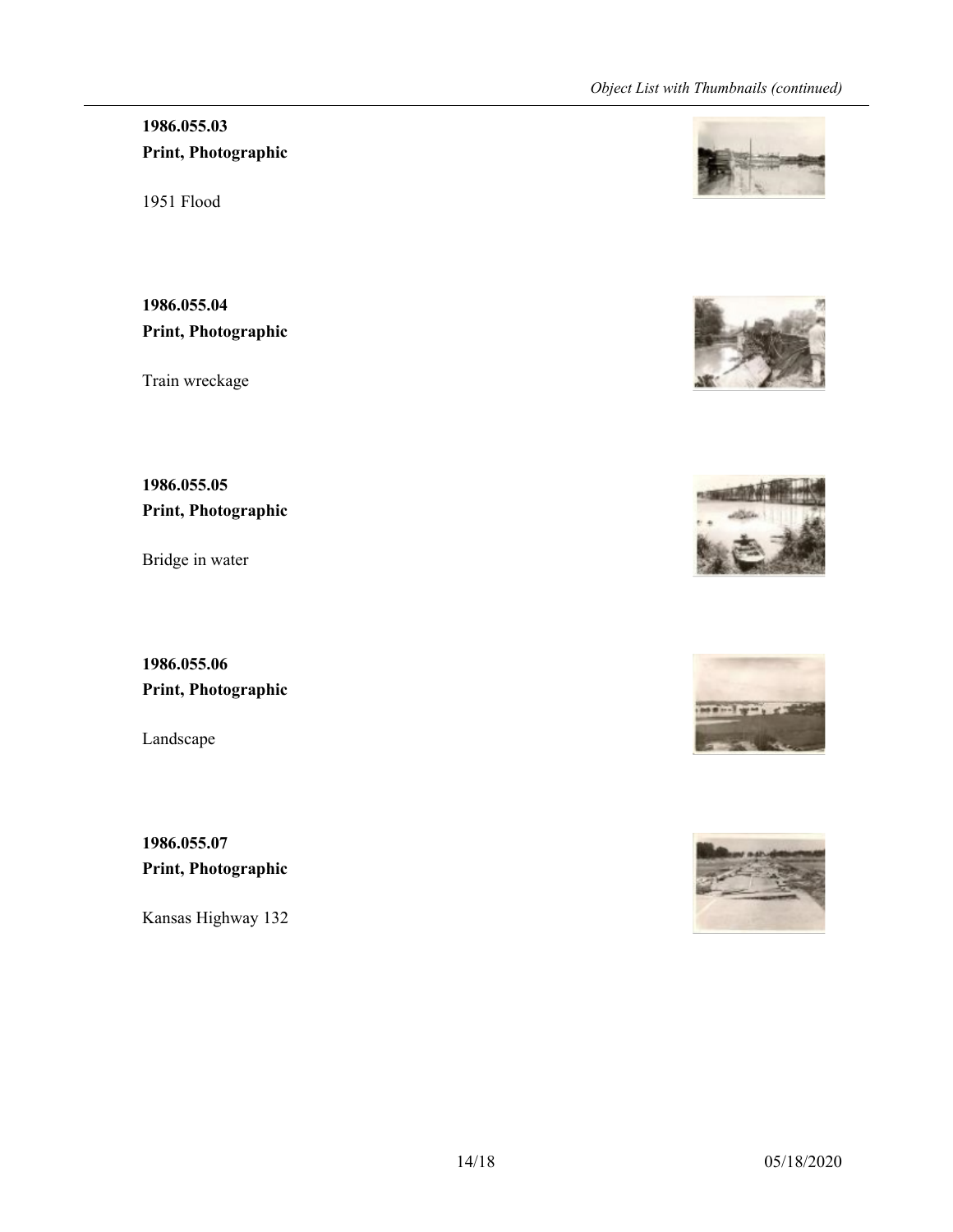# **1986.055.08 Print, Photographic**

Santa Fe railroad bridge

**1986.055.09 Print, Photographic**

Landscape

**1986.055.10 Print, Photographic**

Bonner Springs at the railroad tracks

**1986.055.11 Print, Photographic**

Bridge at Bonner Springs

**1986.055.12 Print, Photographic**

Bridge at Bonner Springs









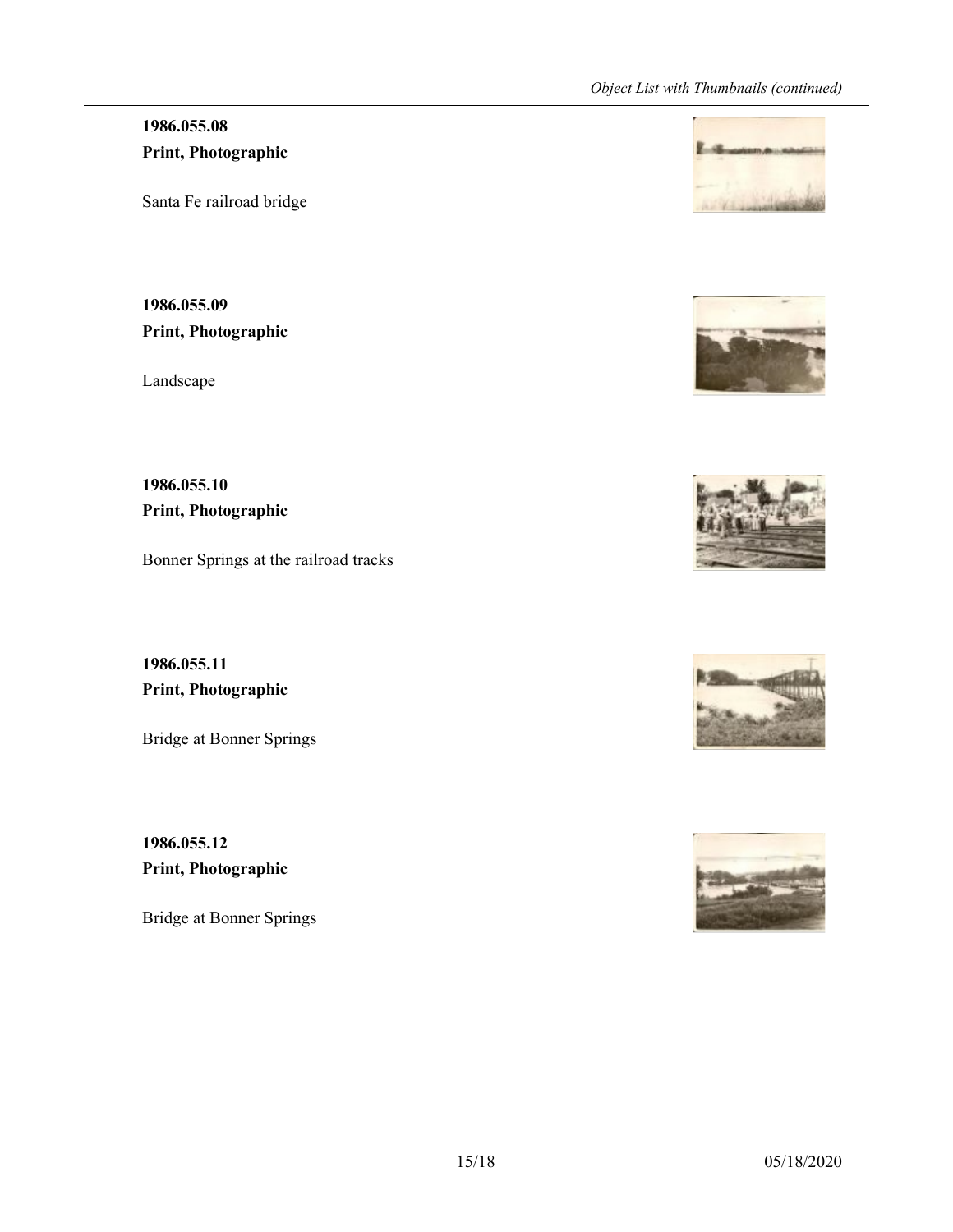# **1986.055.13 Print, Photographic**

Watson Brothers Drugs

**1986.055.16 Print, Photographic**

Traffic bridge at Bonner Springs

**1986.055.17 Print, Photographic**

Bridge at Bonner Springs

**1986.055.18 Print, Photographic**

Landscape

**1986.055.19 Print, Photographic**

Landscape









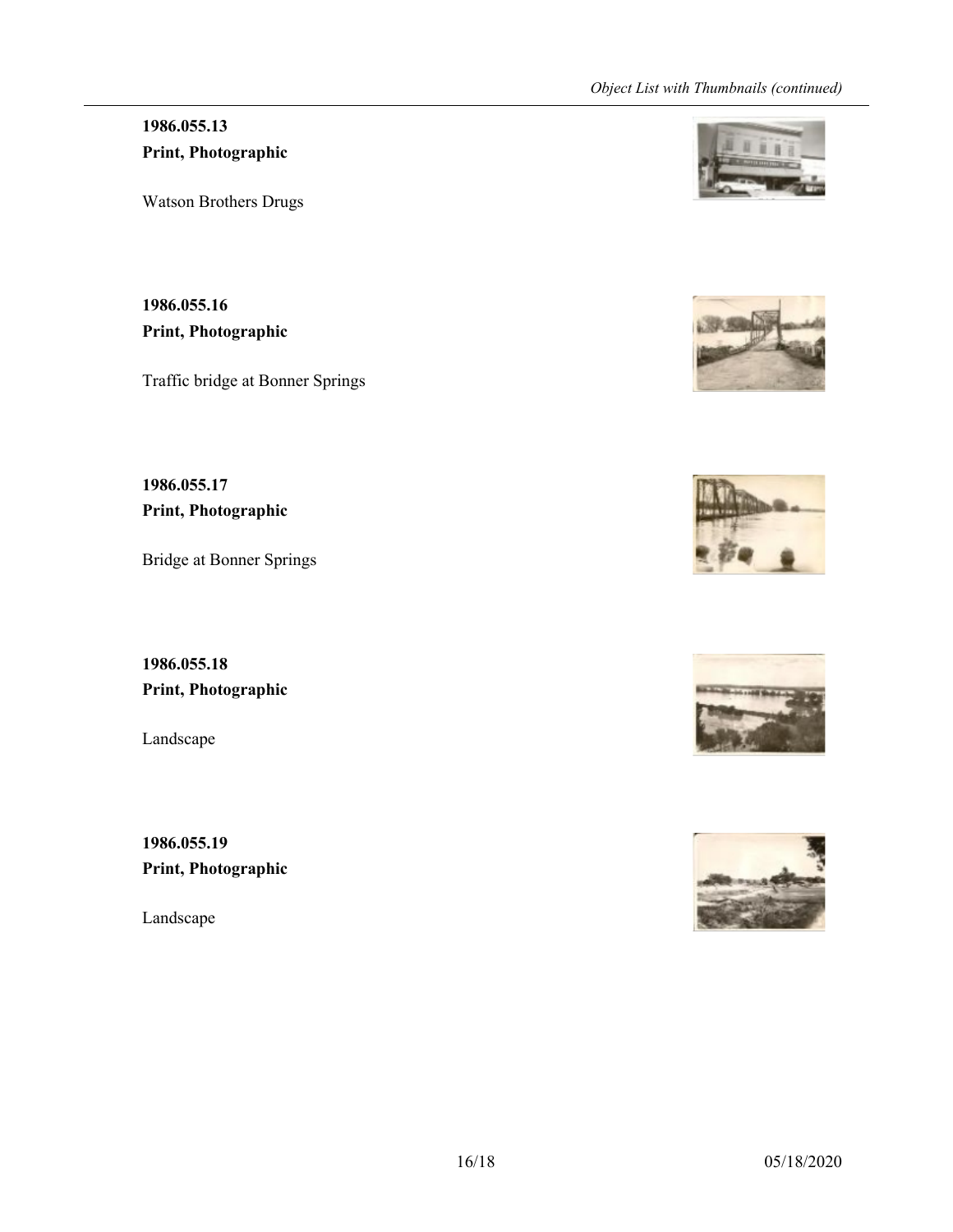# **1986.055.20 Print, Photographic**

Landscape

**1986.055.21 Print, Photographic**

Landscape

**1986.055.22 Print, Photographic**

Seven Highway Union Pacific crossing

**1986.055.23 Print, Photographic**

Debris around house

**1988.043.21 Print, Photographic**

Bonner Springs City Officials